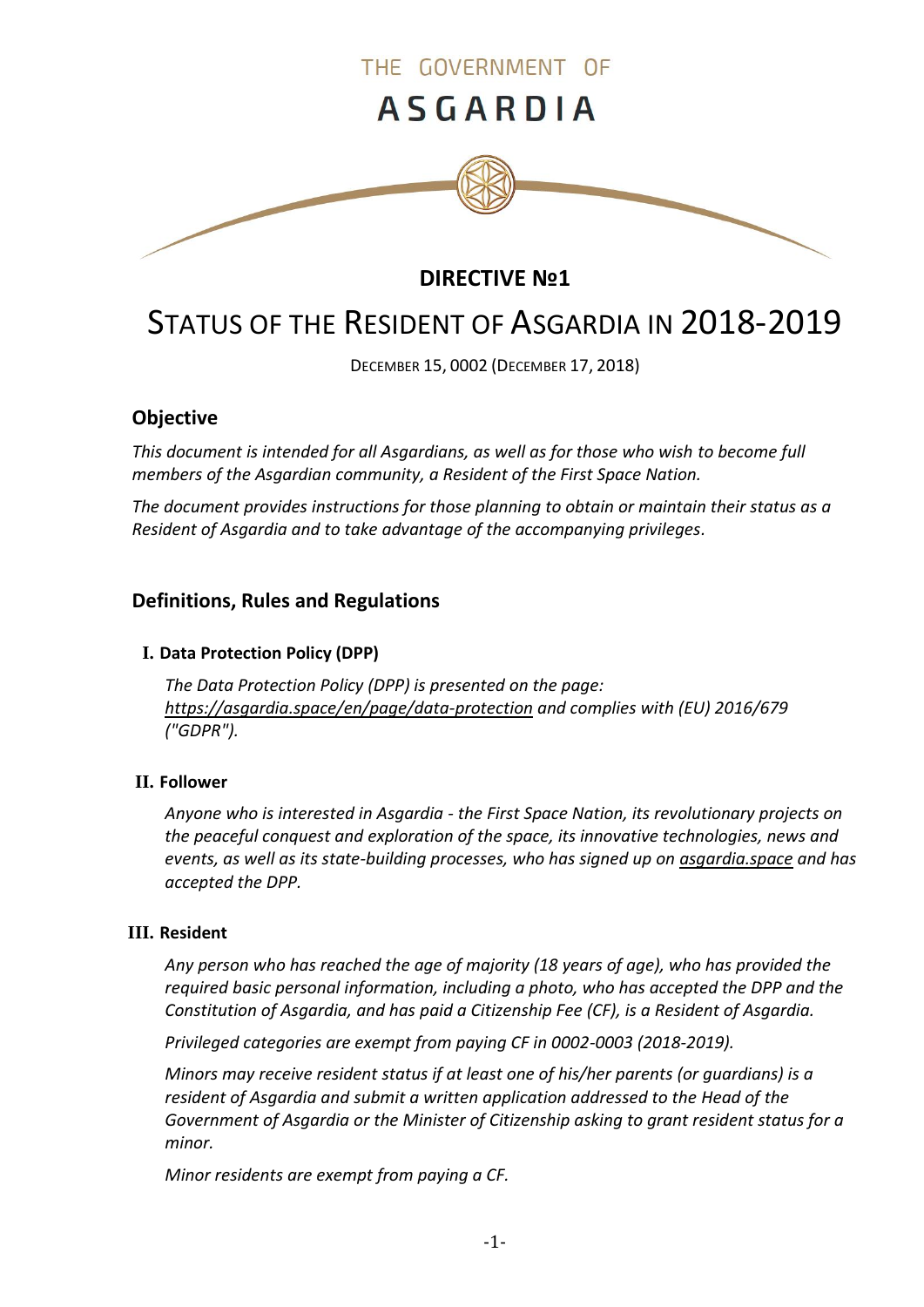#### **IV. Basic Personal Information for Residents**

*Those who intend to obtain the status of the Resident of Asgardia will be asked for voluntary submission of personal information for their profile on asgardia.space.*

*Collection, processing and storage of the information are carried out in accordance with the DPP.*

*The following data will be asked for voluntary submission:*

- *First name;*
- *Last name;*
- *Date of birth (by the Gregorian calendar);*
- *Primary language and additional languages, if any;*
- *Photo of full face, with a completely visible head, ears and chin;*
- *Country of Earthly nationality (or countries if several);*
- *Country and city of residence on Earth;*
- *Electronic or digital address;*
- *Postal address;*
- *Gender.*

#### **V. Citizenship Fee**

*The Citizenship Fee (CF) is a voluntary fee\* and appears as a prerequisite for obtaining or renewing the status of Resident of Asgardia.*

*In accordance with the decision of the Parliament of Asgardia, the Citizenship Fee in 0002- 0003 (2018-2019) is €100.*

*The CF is payable by all Residents, excluding minors (under 18) and privileged categories.*

*The due date for CF starts:*

- *From announcement of СF from the Chairman of Parliament, or*
- *Since becoming a new Resident,*

*depending upon which event comes later.*

*A CF is considered paid from the moment of the payment of the full amount required, and until the expiration of the annual period from the date of payment. For example, if full payment is made on 12 March 2019, then it is valid until 11 March 2020.*

*\_\_\_\_\_\_\_\_\_\_\_\_\_\_\_\_\_\_\_\_\_\_\_\_\_\_\_\_\_\_\_\_\_\_\_\_\_\_\_\_\_\_\_\_\_\_\_\_\_\_\_\_\_\_\_\_\_\_\_\_\_\_\_\_\_\_\_\_\_\_\_\_\_\_\_\_\_\_*

*<sup>\*</sup> - Please note that the €100 referred to in the text as the "Citizenship Fee" is a voluntary payment from you to the Association as sponsor. The money will be used to support the purposes of the association 'Asgardia'. The association is a research association that supports and promotes projects that serve and promote the purpose of the association. The contribution will not be refunded. The Asgardia Independent Research Center (AIRC), (FN 407576 b) in cooperation with Asgardia NGO (ZVR-Zahl 880019736) undertakes not to make any specific consideration in respect of this payment. The association is registered at Stubenring 2/8-9 1010 Vienna, Austria.*

*The complete text of the association's statutes can be found on the homepage: [https://asgardia.space/en/page/ngo-](https://asgardia.space/en/page/ngo--asgardia-) [asgardia-.](https://asgardia.space/en/page/ngo--asgardia-)*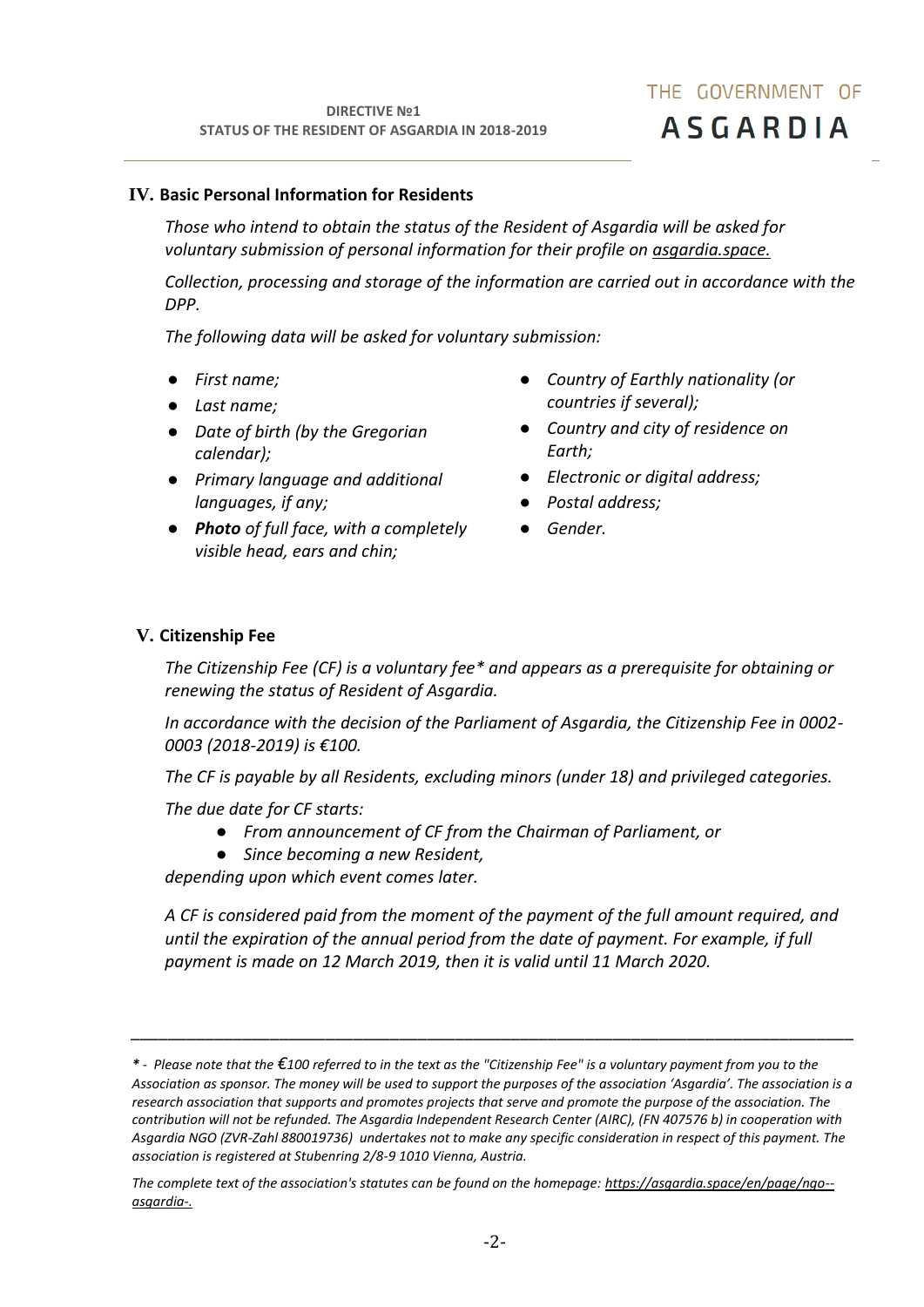#### **VI. Privileged Categories**

*The following privileged categories are exempt from paying Citizenship Fees (CF) in 2018- 2019, subject to certain conditions:*

#### *Golden Hundred Thousand*

*The first 100,000 who signed up on the asgardia.space, filled out all the required personal information (Basic Personal Information) and submitted a photo, accepted the DPP and the Constitution of Asgardia before the end of 2018.*

#### *Donors*

*All those who made voluntary donations in any amount, in the period before 25 October 0002 (1 November 01 2018), registered on asgardia.space, filled out all the required personal information (Basic Personal Information) and submitted a photo, accepted the DPP and the Constitution of Asgardia before the end of 2018.*

#### *Members of Parliament*

*Members of Parliament and candidates who paid the parliamentary fee of €100 in full before 25 October 0002 (1 November 2018).*

#### *Members of Government*

*Members of Government and candidates who paid the governmental job fee of €100 in full before 25 October 0002 (1 November 2018).*

#### *Mayors*

*Elected Mayors and candidates for mayors who paid the mayor's fee of €100 in full before 25 October 0002 (1 November 2018).*

## **VII. Suspended Resident**

*If a resident has an overdue Citizenship Fee (CF) for a period of up to three months from the date of the required payment, their resident status will be suspended. This can lead to any restrictions on access to some social and business services. Government services are always available.*

#### **VIII. Revoked Resident**

*If the payment of Citizenship fee (CF) is overdue for more than three months, then the Resident status will be automatically revoked and will be converted to the Follower status.*

## **IX. Personal Identification and Verification**

*The personal identification and verification procedure is required for the security reasons and includes checking the authenticity of the provided Basic Personal Information and checking for non-occurrence in the Interpol criminal search.*

*The identification and verification procedure will be determined by the Government of Asgardia.*